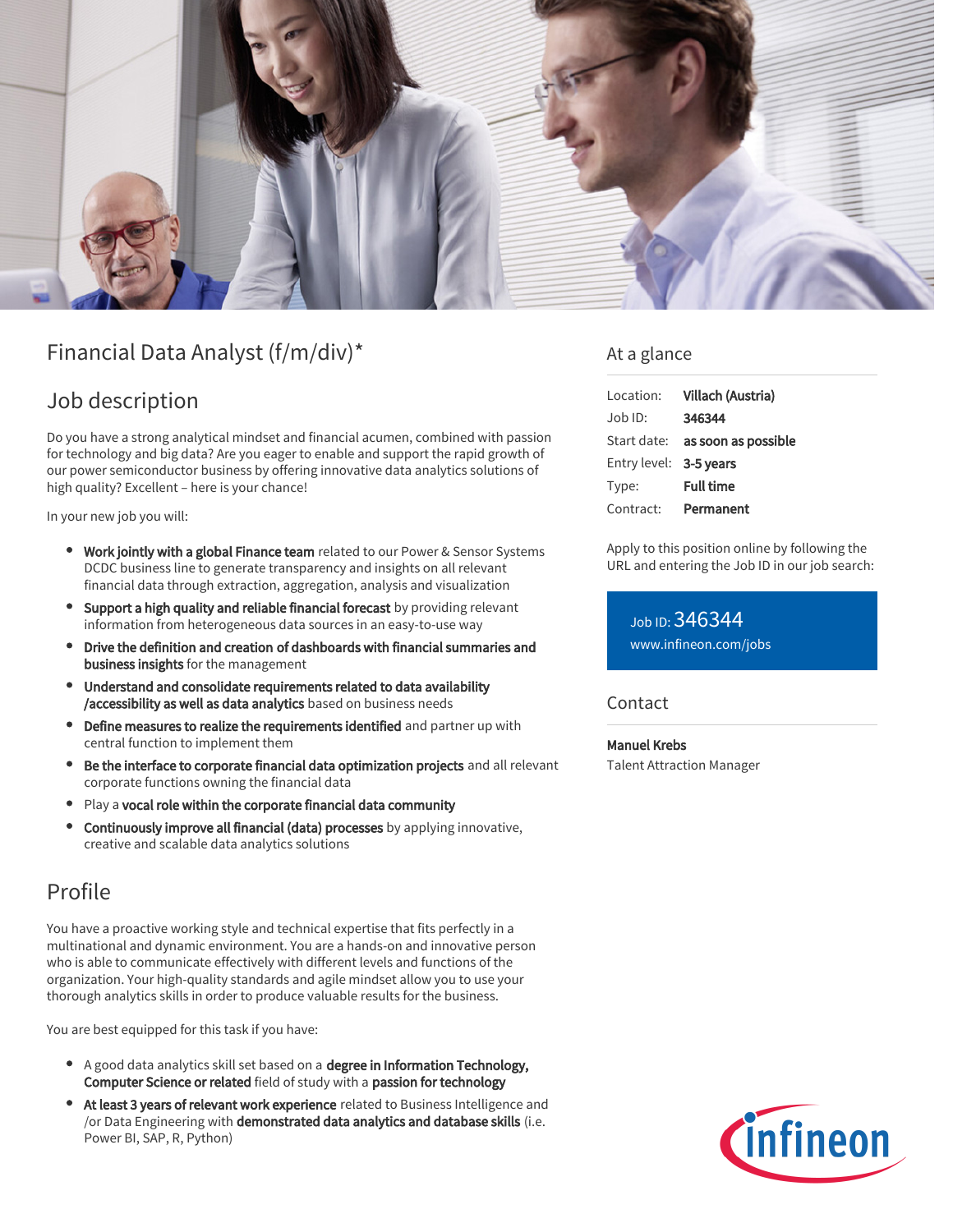- Strong analytical and financial acumen including ability to absorb information quickly, evaluate data under different perspectives and understand correlation
- Ability to decide under uncertainty knowing the error bar
- **Profound understanding of MS Excel** (data cubes, Pivot tables, visualization using charts)
- Hands-on experience in creating visualizations of (financial) data, e.g. with Tableau based on SQL databases or cubes
- Excellent oral and written communication skills including executive level presentations
- Team player mindset with strong interpersonal skills and ability to work with various interfaces
- **Excellent English** skills, German or willingness to learn it as plus

We offer competitive salaries and additional benefits based on your performance, experience and qualification. The employment is in accordance with the collective salary and wage agreement for employees of the electrical and electronics industry, employment group G (https://www.feei.at/wp-content/uploads/2022/05/minimumsalaries-white-collar-workers-2022.pdf). The monthly salary is paid 14 times p.a. We offer a higher compensation depending on your expertise and skills.

# Benefits

• Villach: Coaching, mentoring networking possibilities; Wide range of training offers & planning of career development; International assignments; Different career paths: Project Management, Technical Ladder, Management & Individual Contributor; Flexible working conditions; Home office options; Part-time work possible (also during parental leave); Sabbatical; Child care in Villach & Klagenfurt; On-site social counselling and works doctor; Health promotion programs; On-site canteen; Private insurance offers; Wage payment in case of sick leave; Corporate pension benefits; Flexible transition into retirement; Performance bonus; Accessibility, access for wheelchairs

# Why Us

### Part of your life. Part of tomorrow.

We make life easier, safer and greener – with technology that achieves more, consumes less and is accessible to everyone. Microelectronics from Infineon is the key to a better future. Efficient use of energy, environmentally-friendly mobility and security in a connected world – we solve some of the most critical challenges that our society faces while taking a conscientious approach to the use of natural resources.

#### – Power & Sensor Systems (PSS) drives leading-edge power management, sensing and data transfer capabilities –

Infineon PSS semiconductors play a vital role in enabling intelligent power management, smart sensitivity as well as fast and reliable data processing in an increasingly digitalized world. Our leading-edge power devices make chargers, adapters, power tools and lighting systems smarter, smaller, lighter and more energyefficient. Our trusted sensors increase the context sensitivity of "things" and systems such as HMI, and our RF chips power fast and reliable data communication. [Click here](https://www.infineon.com/cms/en/careers/working-at-infineon/PSSDreamJob/) for more information about working at PSS with interesting employee and management insights and an overview with more #PSSDreamJobs.

At Infineon in Villach you shape the technologies of tomorrow and work in an international environment with more than 3900 colleagues from over 70 nations. Your personal contribution will be valued and appreciated as the cornerstones of our success. And all that in beautiful surroundings which guarantee a high quality of life.

The City of Villach is located in the center of Carinthia, Austria's southernmost province, in close proximity to the Italian and Slovenian border. Due to its particular geographic